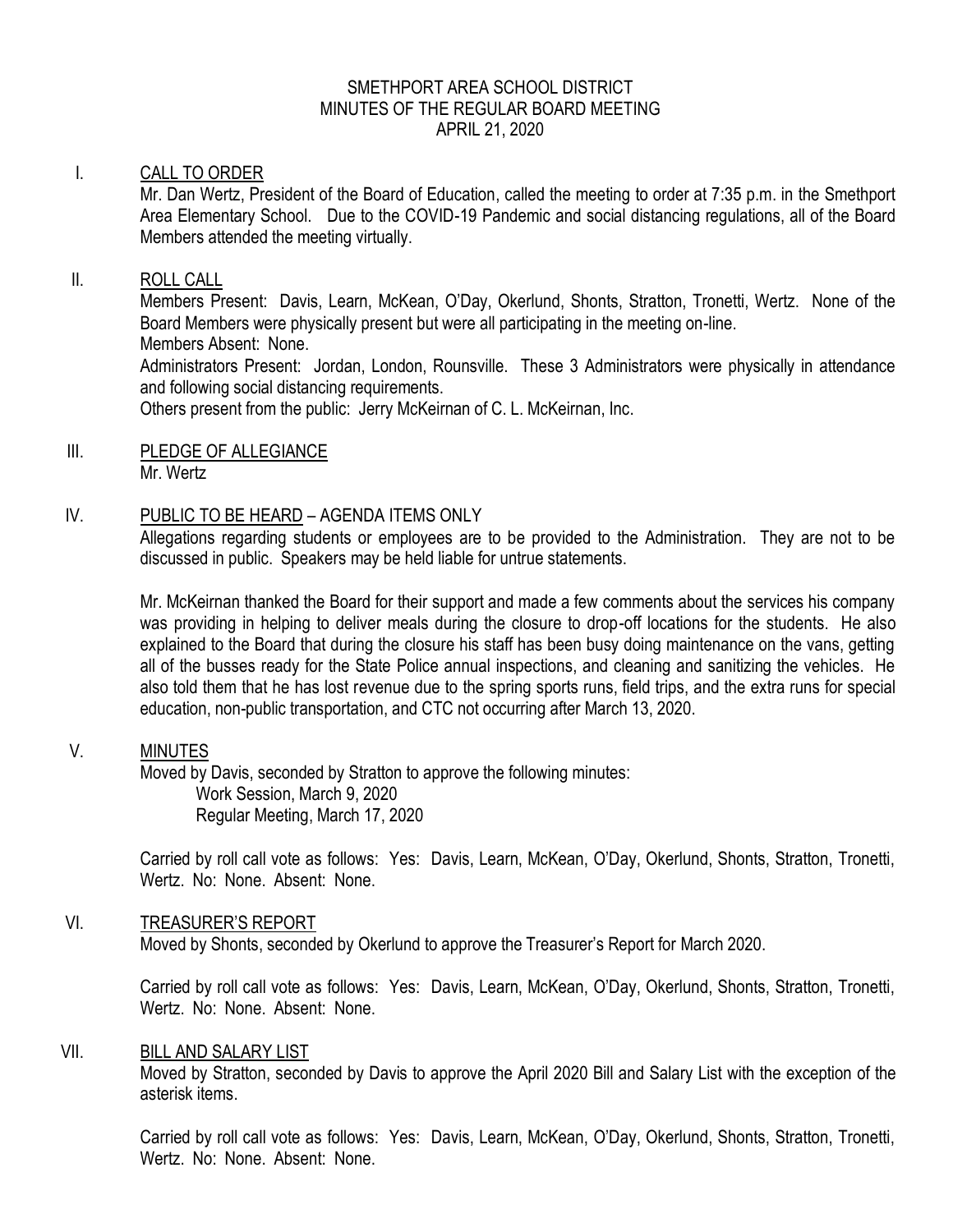Minutes of the Regular Meeting April 21, 2020 Page 2

> Moved by Learn, seconded by Davis to approve the asterisk items on the April 2020 Bill and Salary List (Aveanna Check #43030).

> Carried by roll call vote as follows: Yes: Davis, Learn, McKean, O'Day, Okerlund, Shonts, Stratton, Wertz. No: None. Absent: None. Abstain: Tronetti.

### VIII. COMMUNICATIONS – None.

#### IX. SUPERINTENDENT'S REPORT

**Mr. David E. London**, Superintendent, reported on behalf of Ms. Zona that all but two Elementary students have been reached by teachers and are working on the materials provided by the teachers to continue their education during the closure. The high school participation rates were higher than expected. Mr. London also announced that Mr. Benson has sent letters home to the Seniors about the possibility of a virtual Awards Ceremony and some type of virtual Graduation Ceremony to recognize the graduating seniors of the Class of 2020. The school district is covering the cost of all of the caps and gowns for the seniors this year. Mr. Benson is planning a way to get a picture of each student on Graduation day in front of the High School being awarded their diploma. The pictures will then be provided to the student and their family. Mr. London also told the Board that the teachers have cleaned out their rooms and that the custodial staff has been cleaning and sanitizing the classrooms as they become available. Lastly, he informed the Board that McKean County Emergency Management told him that it is less likely that Smethport schools will be needed as an evacuation site for the nursing home, but we are still on the list.

X. OLD BUSINESS – None.

#### XI. NEW BUSINESS

(Any new hires under New Business are hired subject to the restriction that the hire will not be finalized unless all of the ACT 168 requirements relative to provisional employment have been met. He/She shall not be permitted to work with or have direct contact with children until all of the mandates of ACT 168 of 2014 have been compiled and the results are determined to be satisfactory to the District).

1. Moved by Stratton, seconded by Davis to waive the SASD Policy 006.1 requirement that a majority of Board members be physically present for other Board members to participate in a Board meeting via electronic format and permit all Board members to participate by digital conferencing or telephone and also waive the requirement to notify the Board President at least three days prior to the meeting. These waivers are being made in light of guidelines for gatherings of people during the pandemic situation of 2020.

Carried by roll call vote as follows: Yes: Davis, Learn, McKean, O'Day, Okerlund, Shonts, Stratton, Tronetti, Wertz. No: None. Absent: None.

2. Moved by Okerlund, seconded by Learn to approve the Smethport Area Jr/Sr. High School Activities Account for the period ending March 31, 2020.

Carried by roll call vote as follows: Yes: Davis, Learn, McKean, O'Day, Okerlund, Shonts, Stratton, Tronetti, Wertz. No: None. Absent: None.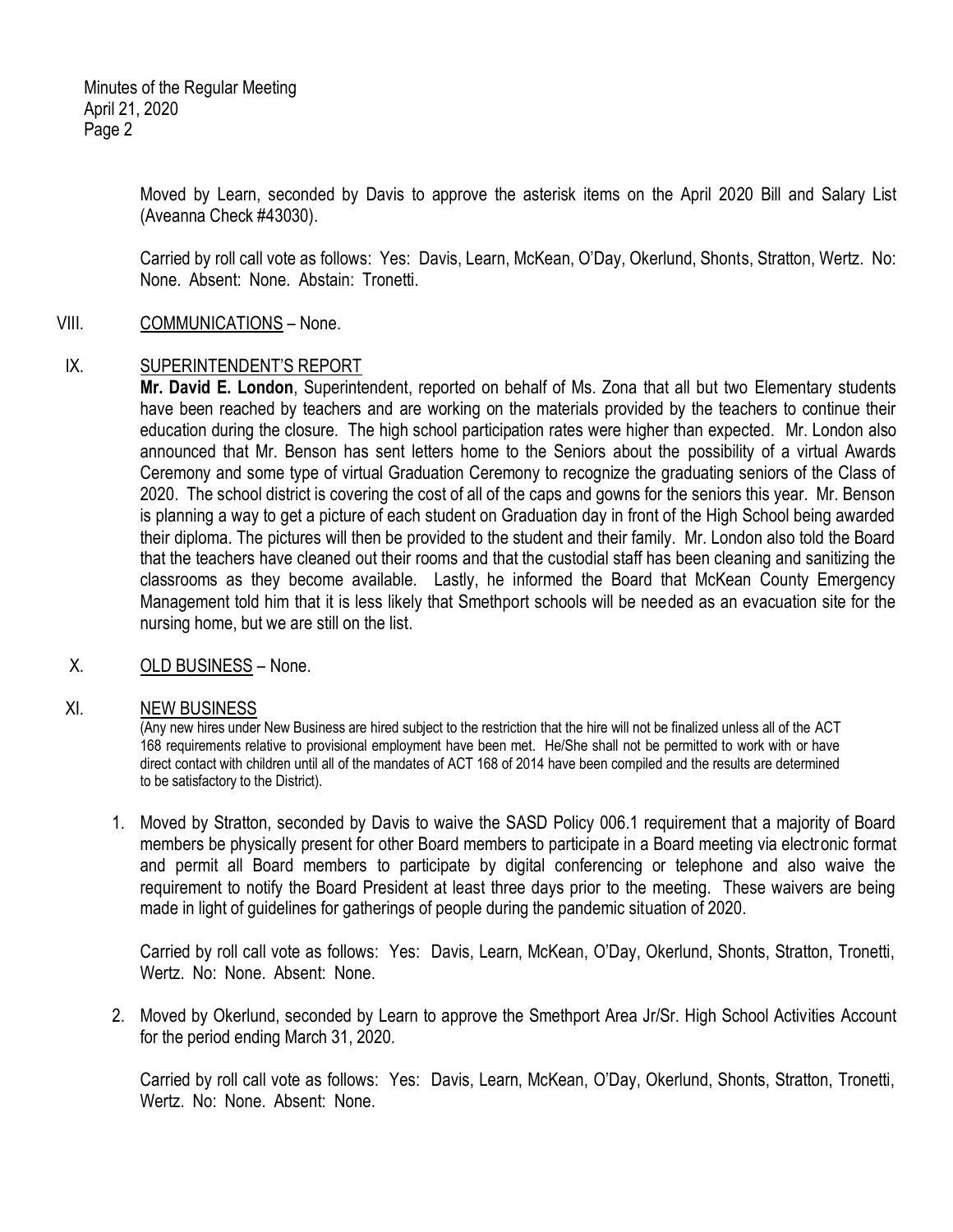Minutes of the Regular Meeting April 21, 2020 Page 3

> 3. Moved by Stratton, seconded by Shonts to approve the Seneca Highlands I.U.9 General Operating Budget for the 2020-21 fiscal year in the amount of \$ 1,065,042. (Our share is estimated to be approximately \$30,991).

Carried by roll call vote as follows: Yes: Learn, McKean, O'Day, Okerlund, Shonts, Stratton, Tronetti, Wertz. No: None. Absent: None. Abstain: Davis.

4. Moved by Shonts, seconded by Davis to approve the following addition(s) to the Substitute Teacher's list for the 2019-20 school year (pending proper paperwork):

Andrea Yingling, Erie, Reading Spec., Sp. Ed. PK-12, and Secondary English

Carried by roll call vote as follows: Yes: Davis, Learn, McKean, O'Day, Okerlund, Shonts, Stratton, Tronetti, Wertz. No: None. Absent: None.

- 5. Moved by Stratton, seconded by Shonts to approve the following policies as presented:
	- #222 Tobacco and Vaping Products Pupils
	- #323 Tobacco and Vaping Products Employees
	- $\bullet$  #701 Facilities Planning
	- #702 Gifts, Grants, Donations
	- $\bullet$  #702.1 Crowdfunding
	- $\bullet$  #704 Maintenance
	- #705 Facilities and Workplace Safety
	- #707 Use of School Facilities
	- #709 Building Security
	- $\bullet$  #804 School Day
	- #805 Emergency Preparedness and Response
	- #805.1 Relations with Law Enforcement Agencies
	- #805.2 School Security Personnel
	- #810.1 School Bus Drivers and School Commercial Motor Vehicle Drivers
	- $\bullet$  #811 Bonding
	- #904 Public Attendance at School Events
	- #917 Parental / Family Involvement

Carried by roll call vote as follows: Yes: Davis, Learn, McKean, O'Day, Okerlund, Shonts, Stratton, Tronetti, Wertz. No: None. Absent: None.

6. Moved by Tronetti, seconded by Shonts to renegotiate an Addendum to the Current Transportation Contract with C.L. McKeirnan, Inc. as follows:

The **Smethport Area School District** agrees to provide C.L. McKeirnan, Inc. the final two Base Contract payments for the 2019-20 school year, as if the "School Closure" did not occur. In exchange for this, C.L. McKeirnan, Inc. will provide van service for the Smethport Area School District "School Closure" Breakfast/Lunch Meal Delivery Runs for the period of March 14, 2020 – June 5, 2020 at no additional cost to the School District.

C.L. McKeirnan agrees to provide the School District with Certified Payroll Reports as specified by Smethport Area School District. These Certified Payroll Reports will begin with the last payroll that includes March 13,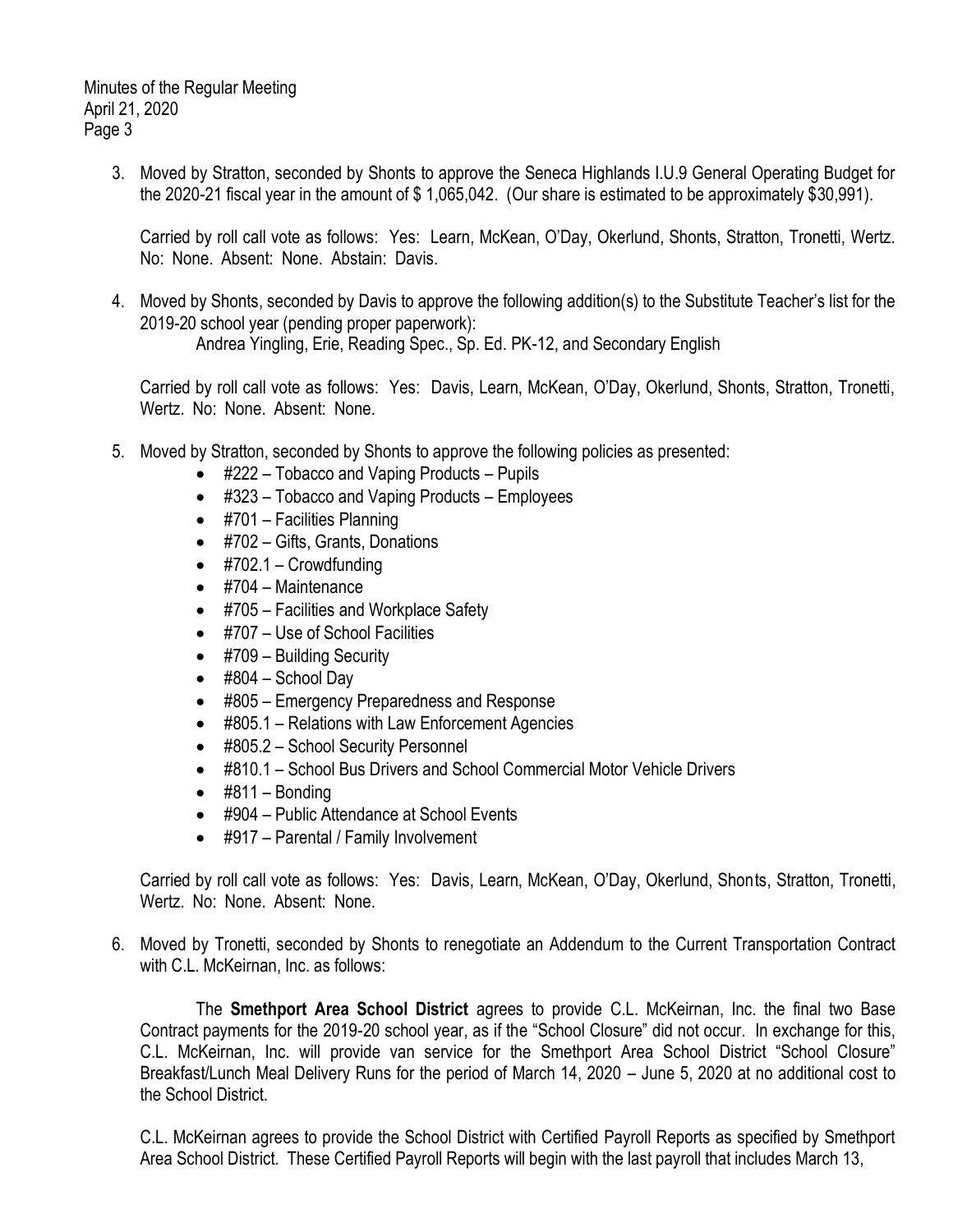2020, and each payroll after that during the State-mandated School Closure due to the COVID-19 Pandemic through the end of the school year, which concludes on June 5, 2020. These Certified Payroll Reports are as designated and consistent with the Federal CARES Act and Pennsylvania's Act 13. The Reports must certify that C.L. McKeirnan maintained their full complement of employees as of March 13, 2020 and paid the employees through the School Closure ending June 5, 2020, as if the School Closure had not occurred. The Smethport Area School District and C.L. McKeirnan, Inc. will sign the Addendum and payment will commence as soon as possible.

Carried by roll call vote as follows: Yes: Davis, Learn, McKean, O'Day, Shonts, Stratton, Tronetti, Wertz. No: None. Absent: None. Abstain: Okerlund.

7. Moved by Okerlund, seconded by McKean to approve the SASD Continuity of Education Plan as designed and presented by the administration.

Carried by roll call vote as follows: Yes: Davis, Learn, McKean, O'Day, Okerlund, Shonts, Stratton, Tronetti, Wertz. No: None. Absent: None.

8. Moved by Stratton, seconded by Shonts to rescind Mrs. Acker's medical leave scheduled for April and May of 2020.

Carried by roll call vote as follows: Yes: Davis, Learn, McKean, O'Day, Okerlund, Shonts, Stratton, Tronetti, Wertz. No: None. Absent: None.

9. Moved by Shonts, seconded by Okerlund to rescind Ms. Cheatle's medical leave scheduled for April and May of 2020.

Carried by roll call vote as follows: Yes: Davis, Learn, McKean, O'Day, Okerlund, Shonts, Stratton, Tronetti, Wertz. No: None. Absent: None.

10. Moved by Learn, seconded by Shonts to approve Mr. Stratton and Mr. Okerlund to represent the Board during Act 93 Meet and Discuss procedures.

Carried by roll call vote as follows: Yes: Davis, Learn, McKean, O'Day, Shonts, Tronetti, Wertz. No: None. Absent: None. Abstain: Okerlund, Stratton.

11. Moved by Tronetti, seconded by Davis to cancel the SASD Music Department Trip to Walt Disney World.

Carried by roll call vote as follows: Yes: Davis, Learn, McKean, O'Day, Okerlund, Shonts, Stratton, Tronetti, Wertz. No: None. Absent: None.

12. Moved by Stratton, seconded by Shonts to adjust the resignation date for Jen Mack, for retirement purposes, to June 10, 2020.

Carried by roll call vote as follows: Yes: Davis, Learn, McKean, O'Day, Okerlund, Shonts, Stratton, Tronetti, Wertz. No: None. Absent: None.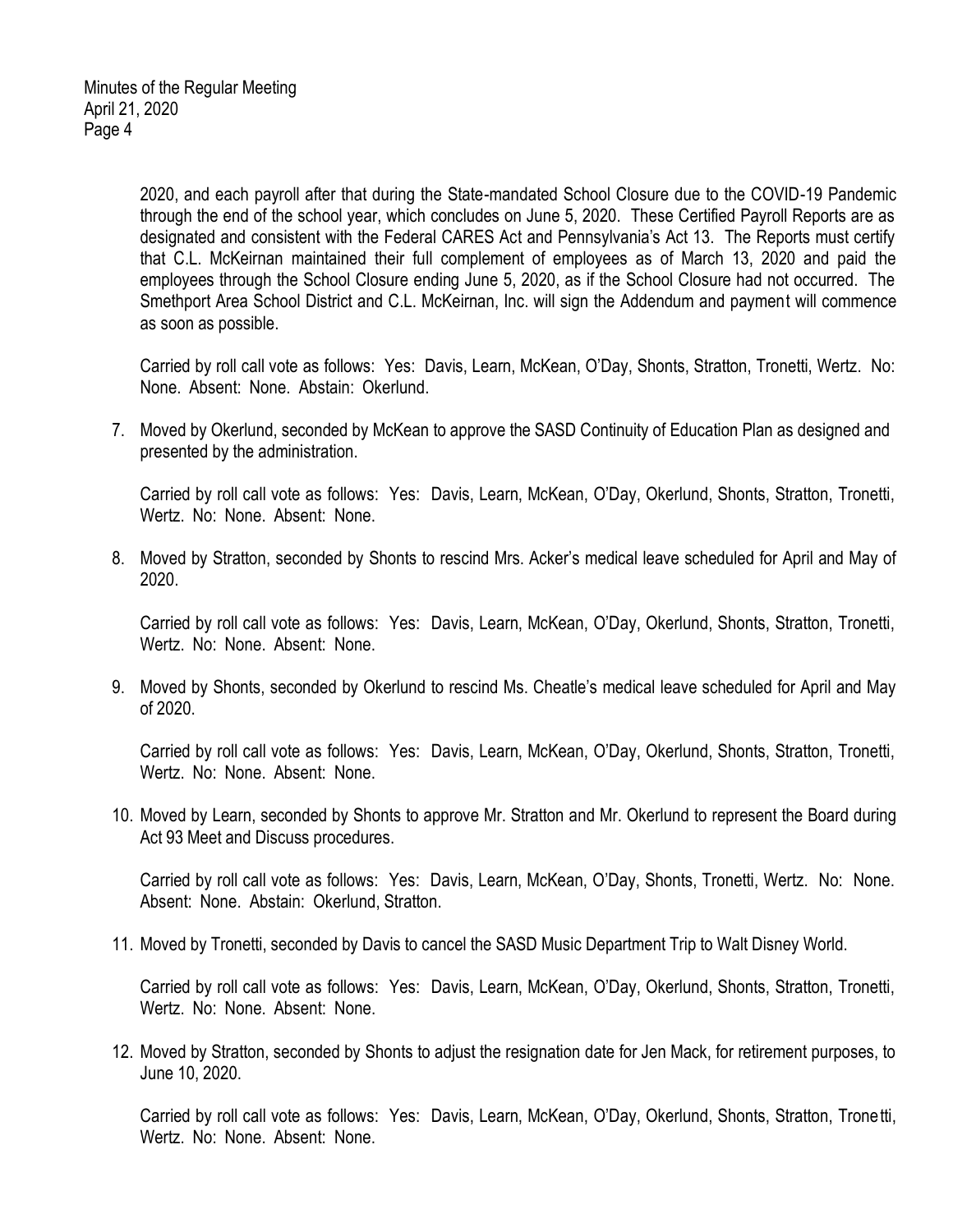13. Moved by Tronetti, seconded by Okerlund to adjust the resignation date for Patricia Shick, for retirement purposes, to September 30, 2020.

Carried by roll call vote as follows: Yes: Davis, Learn, McKean, O'Day, Okerlund, Shonts, Stratton, Tronetti, Wertz. No: None. Absent: None.

14. Moved by Davis, seconded by Shonts to accept a Letter of Resignation from Elizabeth Confair, Special Education Teacher, for retirement purposes, effective June 20, 2020.

Carried by roll call vote as follows: Yes: Davis, Learn, McKean, O'Day, Okerlund, Shonts, Stratton, Tronetti, Wertz. No: None. Absent: None.

15. Moved by Tronetti, seconded by Learn to approve a contract for "Tech Pool" services with Sweet, Stevens, Katz, & Williams, LLP, via Seneca Highlands I.U. 9 for the 2020-2021 school year.

Carried by roll call vote as follows: Yes: Davis, Learn, McKean, O'Day, Okerlund, Shonts, Stratton, Tronetti, Wertz. No: None. Absent: None.

16. Moved by Okerlund, seconded by Shonts to approve the following Resolution regarding Graduation Requirements for the Class of 2020 due to the pandemic situation:

> Whereas Smethport Area High School has used discretion in determining that sufficient course detail/content has been accumulated over three academic marking periods of the 2019-2020 academic year to satisfy Smethport Area School Districts established policies for course completion, credit, and academic proficiency, Class of 2020 members who have met the requirements for course credit have been certified as such by the Principal of Smethport Area High School and the Superintendent of Schools of the Smethport Area School District.

Carried by roll call vote as follows: Yes: Davis, Learn, McKean, O'Day, Okerlund, Shonts, Stratton, Tronetti, Wertz. No: None. Absent: None.

### **INFORMATION ITEM:**

 $\triangleright$  April 19<sup>th</sup> – 25<sup>th</sup> is Administrative Professional's Week with April 22<sup>nd</sup> being Administrative Professional's Day.

### **COMMENDATIONS:**

- $\triangleright$  Congratulations to Layne Shall who was named to the NTL Boys' Basketball All-Stars.
- $\triangleright$  Congratulations to the Port Allegany / Smethport Wrestling team who again won the AMWL League Championship. Also congratulations to Braedon and Bryent Johnson who participated at the PIAA State Wrestling Tournament.